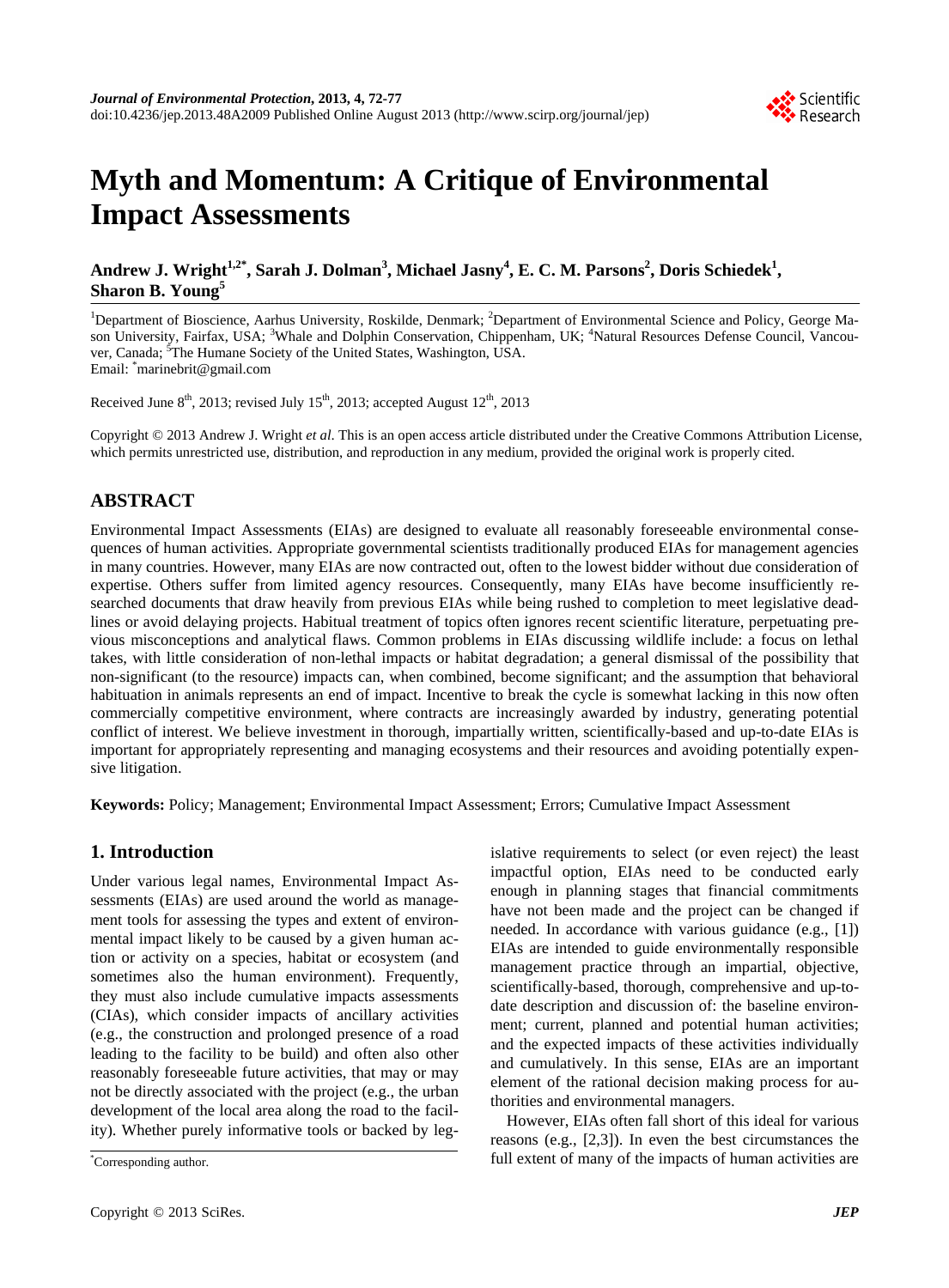not completely known or understood. Similarly, the human activity may result in impacts that can interact in unpredictable ways to generate synergistic or antagonistic impacts, which can be greater or smaller than the sum of their parts. Furthermore, many standards written into law are ill- or un-defined, especially within a scientific context (see discussion in [4]). These problems are unavoidable obstacles for authors of EIAs, however documents that nonetheless incorporate the best available relevant knowledge and information will still provide management agencies with a tool to bound uncertainties, make appropriate decisions and to guide allocation of funding to fill data gaps. Regardless, it is possible (and desirable) to incorporate precautionary discussions to encapsulate at least some of this uncertainty into EIAs, although this practice is unfortunately not commonplace.

More problematic is when EIAs do not reach their intended potential due to more tractable issues. Despite the existence of regulations and guidelines mandating timeframes, minimums of included information and internal or public document reviews, many EIAs now suffer from an investment of insufficient time, funding, expertise and/or attention to detail. Many of the resulting issues have been noted before (e.g., [2,3]). However, little progress has been made. Some EIAs are even little more than exercises in copy-pasting, with some astonishingly obvious flaws that have passed through review processes, or if they were identified have remained unchanged and, on occasion, have even repeated at a later time.

In the following we try to illustrate some of the potential shortcomings of EIAs produced under the circumstances described above. To do this, we focus on a few specific examples from our combined experience to make our points, as we feel this is more revealing than a simple count of each type of issue following an extensive review of EIAs. This represents an attempt to raise awareness of the problems among scientist and policy practitioners, with a view to improving assessment and ultimately conservation, rather than an effort to single out any specific consulting companies whose reports we used for the various examples. Therefore, the references and some of the specific project details from assessments produced by private companies used in the examples below have been withheld. These details were, however, provided to the Editor at the time of submission. Examples from documents produced by government agencies have been provided intact as they do not have a financial stake in their reports. Accordingly, we attempted to focus on available, government-produced documents, where possible, for better reader access.

## **2. Defining the Problem**

Expertise can be expensive, but management agencies,

especially at times of financial crisis, operate under restricted budgets. This results in underfunding of the preparation of these management tools. EIAs, especially when their production or review is delayed by budget, can also be seen as obstructive to industrial development and thus also financial growth. In fact, partly as a consequence of heavy lobbying by industry, there are (at time of writing) a number of bills currently under consideration in Congress that would exempt various projects or types of activities from the EIA requirements of US national legislation. The level of expertise or the total time invested in an EIA may thus be reduced, resulting in an inferior product.

Many EIAs are also now prepared outside governmental agencies. This, in principle, is not a problem, but the contracting company should have appropriate expertise and be able to devote the necessary resources to the production of the EIA. There are, in fact, many good quality EIAs that have been produced in this manner. However, EIAs are now often contracted to the lowest bidder, with a focus often more on achieving mandated deadlines, rather than on product quality. In some cases, more expertise and resources may be put into winning a contract than completing it, with the important scientific work being done cheaply by newly graduated bachelor's degree holders or inexperienced interns. This often results in the practice of "cutting and pasting" old or inappropriate information from previous EIAs on similar projects. Some EIAs are even conducted (or contracted) by the company intending to conduct the activity, bringing in the potential for bias arising from conflicts of interest in addition to financially-based concerns (including the potential for winning future contracts).

To demonstrate some of the results of these issues, we offer the following examples:

1) The Steller Sea Lion and Northern Fur Seal Research: Final Programmatic Environmental Impact Statement produced by the US National Marine Fisheries Service (NMFS) [5]. This analysis was written by and/or based on analysis provided by many of the very same scientists whose activities were being assessed. The consequences included, but were not limited to:

a) An assessment of the number of takes (behavioral disturbance, harassment, injury and death) that was complicated, convoluted and highly subjective. In fact, a subsequent implementation report by NMFS [6] noted that there was "little quantitative information on the effects of most research activities" and that they are instead based conclusions on "anecdotal observations and professional opinions of researchers at NMML". The US National Marine Mammal Laboratory (NMML) is a branch of NMFS and the recipient of a sizable research permit under the project that ultimately went ahead. The document also criticizes such practice, noting that "an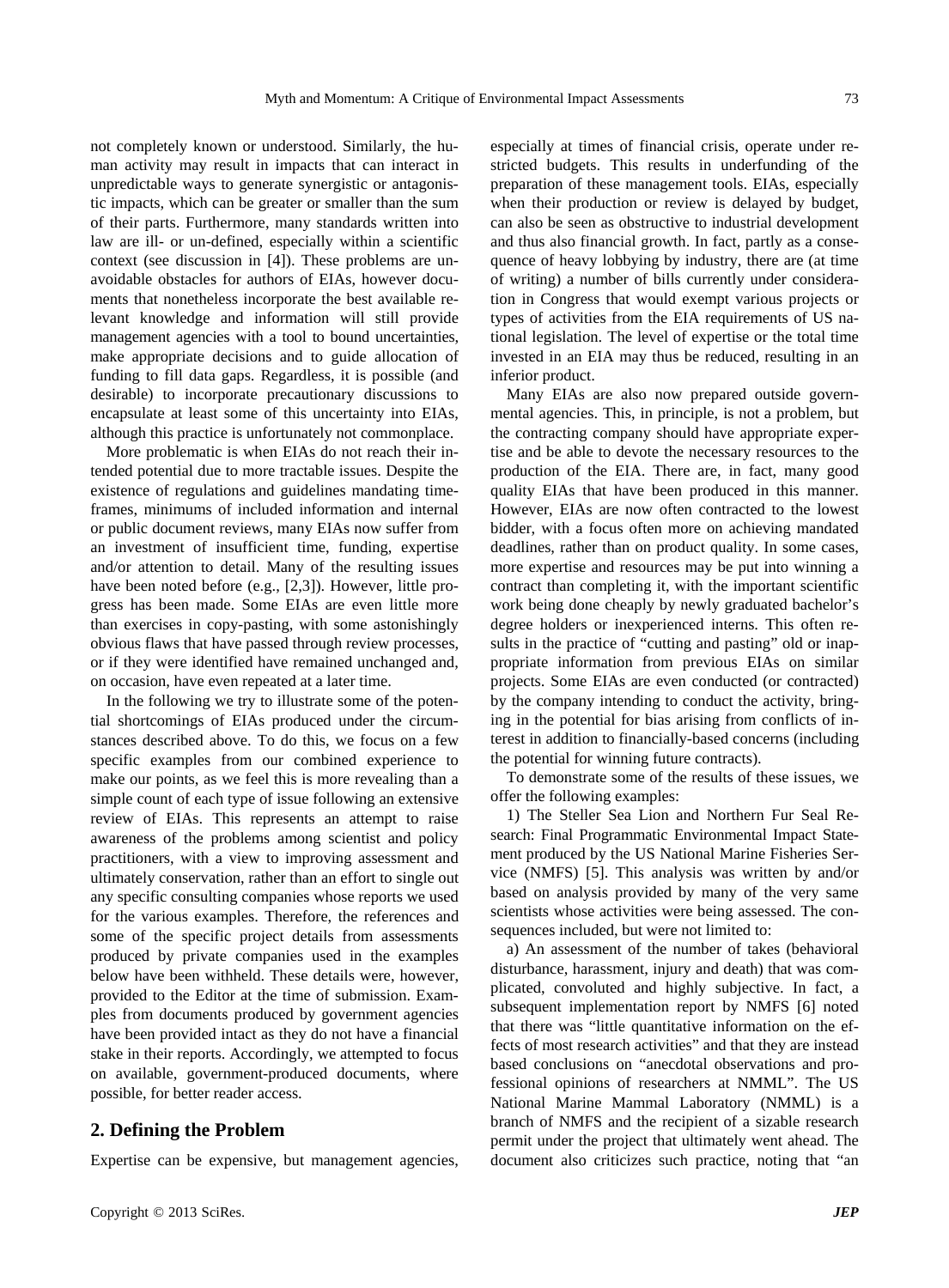approach where individuals monitor their own impacts lacks independence" and that "NMFS researchers would be in a conflict of interest situation reviewing their own planned work" [6].

b) The total number of takes reported often did not match the actual total presented in the EIA, if all the items were added together and/or did not agree with estimates published elsewhere. Regardless of these errors, the final EIS still reported a research-related mortality rate that was considered to be "major", without considering the added takes of native hunting and fisheries-related mortality or other impacts cumulatively for the endangered population.

c) There was no assessment of the cumulative or synergistic consequences for the animals of conducting multiple, often invasive, procedures on individual animals.

d) The production of information of arguably little value (see the thorough critique of the resulting program by Berman [7]), especially with regards to the conservation goals that had been identified for the species.

2) The US Minerals Management Service (MMS) Chukchi Sea Planning Area Oil and Gas Lease Sale 193 and Seismic-Surveying Activities in the Chukchi Sea Final Environmental Impact Statement [8]. Despite mounting evidence over the last few decades that impacts can continue despite behavioural "habituation", this EIA (like many others) reported "habituation" as the end of impact. Specifically, they implied that bowhead whale (*Balaena mysticetus*) disturbance and potential displacement would reduce as it was habituated to the noise, resulting in only temporary impacts.

3) The MMS Environmental Assessment: Proposed OCS Lease Sale 190, Central Gulf of Mexico [9]. After mentioning the potential for stress-related impact several times they reached a "Finding of No Significant Impact (FONSI)" without actually discussing how they considered these effects. Of particular note is the statement, "Chronic sublethal effects (e.g., stress) resulting in persistent physiological or behavioral changes and/or avoidance of impacted areas could cause declines in survival or fecundity, and population; however, such declines are not expected", with no further explanation attached. This EA is also a very good example of copy-and-paste behavior as much text is repeated verbatim from the associated Environmental Impact Statement from an earlier lease sale [10]. It has also been repeated in various documents since, with little consideration for new information (e.g., [11]).

4) The UK Department of Energy and Climate Change assessment reports under the Conservation of Habitats Regulations for the Block 17/4B 2D Seismic Survey [12] and the Braemore, Forse, Berriedale and Helmsdale Prospects and Burrigill site survey [13]. These reassure the reader that all proposed seismic surveys will be required to follow the UK's Joint Nature Conservation Committee (JNCC) Guidelines for Minimizing the Risk of Injury and Disturbance to Marine Mammals from Seismic Surveys "in order to ensure that there are no marine mammals within the range that could result in auditory physical impact" [14]. However, earlier versions of these (and other) mitigation guidelines have been widely criticized for their sweeping 'common sense' assumptions, which have little scientific basis, and their questionable efficiency (e.g., [15,16]). The guidelines lack of scientific basis has even been admitted elsewhere by the UK government [17].

5) The report by one company regarding their spill management plan for the Gulf of Mexico [citation withheld]. This report was filed and accepted with errors and omissions. Perhaps the most obvious of these was the placing of walrus and "population concentration areas" of sea otters in the Gulf of Mexico. This was clearly a situation where an informed consideration of the baseline information was replaced with an exercise in copying and pasting.

6) One EIA prepared in relation to planned mining activities in Northeast Greenland [citation withheld] the occurrence of deer is described which are not present in the area of discussion. Although these particular examples (5 & 6) are somewhat amusing, such whole-sale lifting of text is inherently dismissive of new information, especially when companies are not even copying from their most recent documents. This will lead to various failings when done less obviously, such as using outdated distributions, not properly accounting for the extent of impact, or under-assessing the sensitivity of a species, habitat or ecosystem. It will also perpetuate any of the above-mentioned errors.

7) One document discussing the development of an offshore renewable energy facility in Scotland made only a token gesture at a required CIA. This may possibly have been because a thorough assessment would have been too time-consuming and expensive. In any case, the very basis of such CIAs is that otherwise negligible impacts can accumulate or interact to become biologically significant when faced by animals or populations consecutively or concurrently. However, this report openly stated that, "… it is considered very unlikely that significant cumulative effects will arise when they are considering individual impacts that are themselves not significant". Such effects were then excluded from the CIA. This thinking is completely inconsistent with legal requirements and is certainly not considered best practice.

#### **3. Possible Solutions—The Way Forward**

To remedy many of these issues, managers and authorities must accept that faster and/or cheaper EIAs are not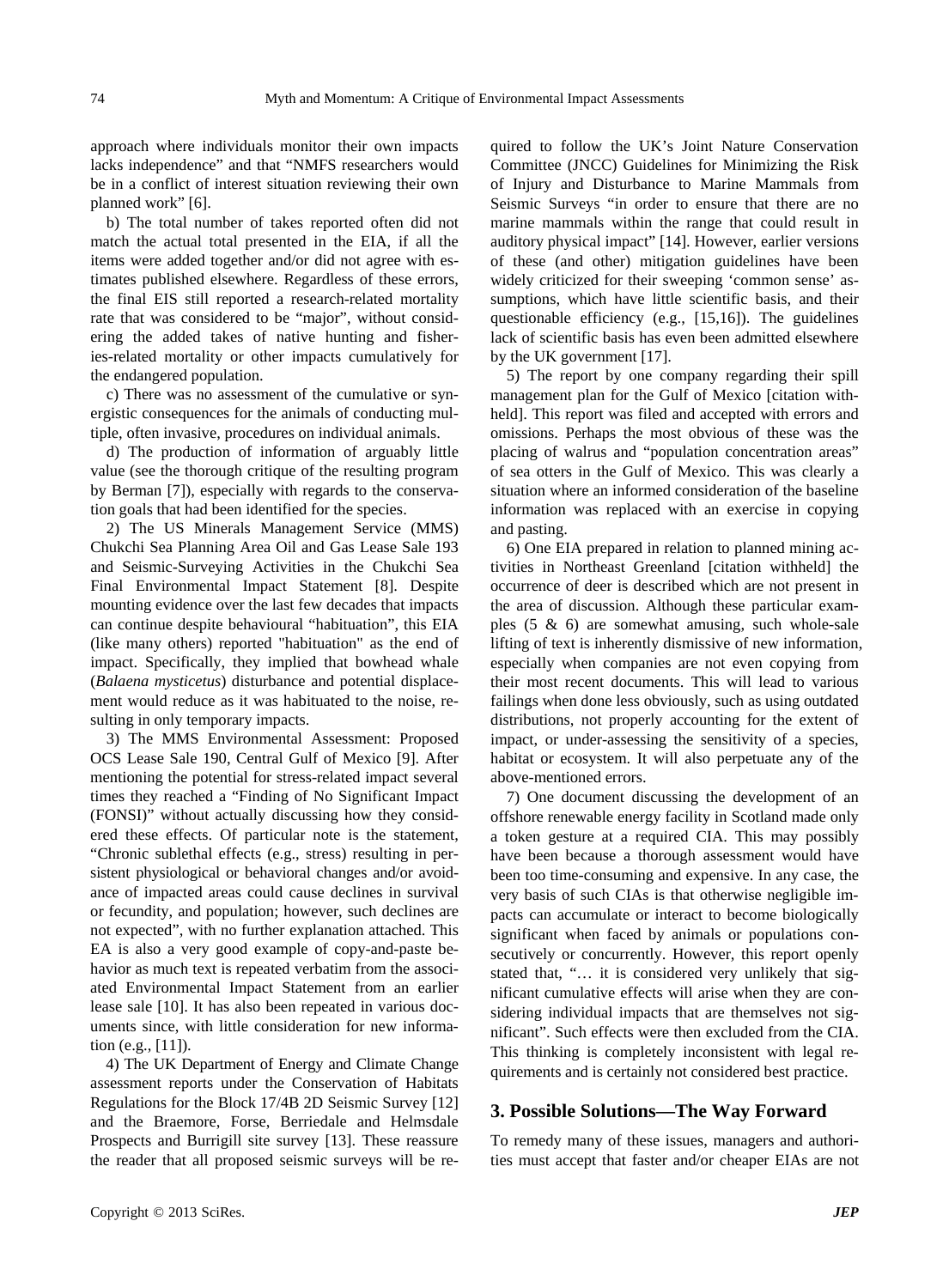always better EIAs. Instead, such cut-price EIAs are often incomplete, not very thorough and lacking current scientific knowledge. Managers and authorities must consider appropriate expertise (not simply documented by having produced EIAs before) when assigning contracts. Any possible conflicts of interest need to be avoided where possible or otherwise stated explicitly. In fact, EIA processes would benefit from the inclusion of a formalized external review or audit to specifically address the various possible failings. One further alternative is that EIAs could be contracted out by a neutral third person (e.g. an overseeing agency), with the costs still allocated to the developer.

Similarly, documents containing a comprehensive description of the physical and biological components of the ecosystem(s), along with the identification of biological important or sensitive areas and periods and a review of current human activities and impacts, could be (and in some cases already are being) prepared for specific regions where much development is expected. Such documents should be initiated and funded by the authorities and could then form a basis to draw upon when preparing more specific project-based impact assessments. Some such elements can already be found in the Strategic Environmental Impact Assessments (SEIAs) that form a part of the licensing process and political approval for both mining and hydrocarbon exploration activities in Greenland, which are usually prepared on behalf of the Greenland government (e.g., [18,19]). Similar reviews might also be of great benefit to integrated coastal planning.

The annual marine mammal stock assessment reports, which are mandated reports on the status of marine mammal populations in the US, could also be extended to serve this function. It can even be argued that they should already be including such information. Regardless, it is extremely important that such documents be revised frequently to avoid the information contained within becoming outdated.

However, all of these remedies are meaningless if management agencies do not, for whatever reason, heed the information within EIAs, or adhere to the legallyestablished thresholds and standards that EIA conclusions may, depending on the country and specific situation, be associated with. For example, the Steller sea lion research program went ahead at the initially proposed level, despite levels of take that exceeded suggested thresholds presented within the EIA. Furthermore, when research-related mortality of sea lions in a captive research program exceeded the permitted rate, NMFS simply issued the researchers with an increase in their authorized mortalities, instead of, perhaps more appropriately, requiring a substantial modification to the research practices.

Another example can be found in the US Navy Overseas Environmental Impact Statement and Environmental Impact Statement for Surveillance Towed Array Sensor System Low Frequency Active (SURTASS LFA) Sonar [20] and related rulemaking [21]. In this case, NMFS, in assessing the Navy's activities, limited cumulative impacts by setting an annual take limit of 12% for any individual species or population, but then proceeded to authorize the Navy for annual takes of up to 18% for any given population. Again, appropriate modifications to practices, including the requirement for additional mitigation measures, were not put into place, simply because NMFS did not follow their own advice. Such outcomes might be reduced through increased levels of official accountability.

## **4. Conclusions**

We acknowledge that financial constraints are real logistical challenges and that workloads are continually increasing, partly as scientific research reveals ever-more complex relationships between human activities and their consequences (e.g., chemical or noise pollution) and the impacts on animals, species or habitats. However, efforts should be made to maintain the highest quality EIAs and official EIA reviews to avoid these management tools from simply becoming little more than an administrative exercise.

The fact is that there are many thorough, well-documented EIAs being produced every year, despite the current economic climate. We strongly advocate that the high standards of EIA production and official review behind this subset be much more widely applied than is currently the case. This can be facilitated in many ways, including through the use of truly strategic assessments (not just those labeled as such), the allocation of sufficient time (including through early planning and engagement) and resources (including enough appropriate expertise), consideration of all the appropriate information, and consistency in decision-making. Higher standards would increase the credibility of not only the regulatory agencies, but of the whole EIA process, both within the scientific community and also the broader public. Such credibility is an important consideration for documents that can, on occasion, become center-pieces of politically-charged controversies and/or expensive, prolonged litigation.

Our security and well-being is closely tied to the health of our environment [22]. We believe that this places informed environmental stewardship beyond compromise.

#### **5. Acknowledgements**

We thank the anonymous reviewers for their helpful comments, which improved the manuscript. This manu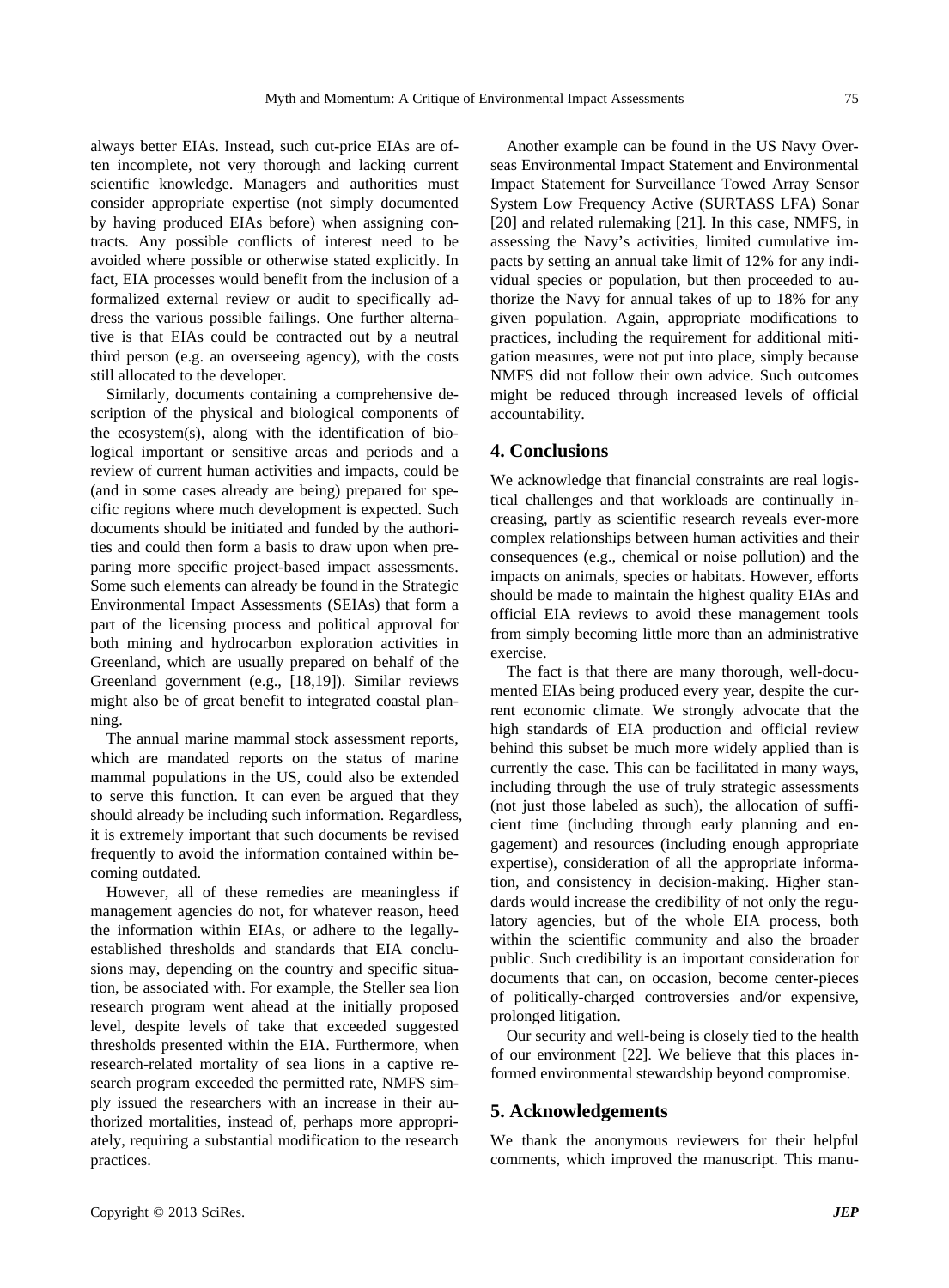script received no specific grant from any funding agency, or commercial or not-for-profit sectors. However, all authors have a professional interest in appropriate environmental protection and mitigation for anthropogenic activities.

#### **REFERENCES**

- [1] International Association for Impact Assessment, "Principles of Environmental Impact Assessment Best Practise," IAIA, Fargo, North Dakota, 1999, 4 p.
- [2] K. Chapman, "Issues in Environmental Impact Assessment," *Progress in Human Geography*, Vol. 5, No. 2, 1981, pp. 190-210. [doi:10.1177/030913258100500202](http://dx.doi.org/10.1177/030913258100500202)
- [3] C. H. Peterson, "Improvement of Environmental Impact Analysis by Application of Principles Derived from Manipulative Ecology: Lessons from Coastal Marine Case Histories," *Australian Journal of Ecology*, Vol. 18, No. 1, 1993, pp. 21-52. [doi:10.1111/j.1442-9993.1993.tb00433.x](http://dx.doi.org/10.1111/j.1442-9993.1993.tb00433.x)
- [4] F. Gosselin, "Management on the Basis of the Best Scientific Data or Integration of Ecological Research within Management? Lessons Learned from the Northern Spotted Owl Saga on the Connection between Research and Management in Conservation Biology," *Biodiversity Conservation*, Vol. 18, No. 4, 2009, pp. 777-793. [doi:10.1007/s10531-008-9449-6](http://dx.doi.org/10.1007/s10531-008-9449-6)
- [5] US National Marine Fisheries Service, "Steller Sea Lion and Northern Fur Seal Research: Final Programmatic Environmental Impact Statement, Volume 1," US Department of Commerce, National Oceanic and Atmospheric Administration, NMFS, Office of Protective Resources, Permits Division, Silver Spring, Maryland, 2007. http://www.nmfs.noaa.gov/pr/pdfs/permits/eis/fpeis.pdf
- [6] US National Marine Fisheries Service, "National Marine Fisheries Service Policy and Guidance for Implementation of the Steller Sea Lion and Northern Fur Seal Research Permits and Grants Programs under the Preferred Alternative of the 2007 Final Programmatic EIS," US Department of Commerce, National Oceanic and Atmospheric Administration, NMFS, Office of Protective Resources, Permits Division, Silver Spring, Maryland, 2008. http://www.nmfs.noaa.gov/pr/pdfs/permits/ssl\_eis\_policy. pdf
- [7] M. Berman, "Endangered Species, Threatened Fisheries: Science to the Rescue! Evaluating the Congressionally Designated Steller Sea Lion Research Program," *Marine Policy*, Vol. 32, No. 4, 2008, pp. 580-591. [doi:10.1016/j.marpol.2007.10.007](http://dx.doi.org/10.1016/j.marpol.2007.10.007)
- [8] US Minerals Management Service, "Chukchi Sea Planning Area Oil and Gas Lease Sale 193 and Seismic-Surveying Activities in the Chukchi Sea. Final Environmental Impact Statement," OCS EIS/EA MMS 2007-026. US Department of the Interior, Minerals Management Service, Alaska OCS Region Anchorage, Alaska, 2007. http://www.alaska.boemre.gov/ref/EIS%20EA/Chukchi\_ FEIS\_193/LS%20193%20FEIS%20Vol%20I.pdf
- [9] US Minerals Management Service, "Environmental Assessment: Proposed OCS Lease Sale 190, Central Gulf of

Mexico," OCS EIS/EA MMS 2003-066. US Dept. of the Interior, Minerals Management Service, Gulf of Mexico OCS Region, New Orleans, Louisiana, 2003. http://www.gomr.boemre.gov/PDFs/2003/2003-066.pdf

[10] US Minerals Management Service, "Gulf of Mexico OCS Oil and Gas Lease Sales: 2003-2005; Central Planning Area Sales 185, 190, 194, 198, and 201; Western Planning Area Sales 187, 192, 196, and 200—Final Environmental Impact Statement," OCS EIS/EA MMS 2002-052. US Dept. of the Interior, Minerals Management Service, Gulf of Mexico OCS Region, New Orleans, Louisiana, 2002.

http://www.gomr.boemre.gov/homepg/regulate/environ/n epa/CW/Vol%201/Central%20-%20Western%20Final%2 0EIS%20Vol%201.pdf

- [11] US Minerals Management Service, "Environmental Assessment: Proposed OCS Lease Sale 196, Western Gulf of Mexico," OCS EIS/EA MMS 2005-010. US Dept. of the Interior, Minerals Management Service, Gulf of Mexico OCS Region, New Orleans, Louisiana, 2005. http://www.gomr.boemre.gov/PDFs/2005/2005-010.pdf
- [12] UK Department of Energy and Climate Change, "Record of the Appropriate Assessment Undertaken Under Regulation 5 of the Offshore Petroleum Activities (Conservation of Habitats) Regulations 2001 (As Amended). April 2011. Title of Application: Block 17/4B 2D Seismic Survey," DECC, 2011.
- [13] UK Department of Energy and Climate Change, "Record of the Appropriate Assessment Undertaken Under Regulation 5 of the Offshore Petroleum Activites (Conservation of Habitats) Regulations 2001 (As Amended). April 2011. Title of Application: Seismic Survey Programme, Braemore, Forse, Berriedale and Helmsdale Prospects and Burrigill Site Survey," DECC, 2011.
- [14] UK Joint Nature Conservation Committee, "JNCC Guidelines for Minimising the Risk of Injury and Disturbance to Marine Mammals from Seismic Surveys," JNCC, Aberdeen, 2010. http://jncc.defra.gov.uk/pdf/JNCC\_Guidelines\_Seismic% 20Guidelines\_August%202010.pdf
- [15] C. R. Weir and S. J. Dolman, "Comparative Review of the Regional Marine Mammal Mitigation Guidelines Implemented during Industrial Seismic Surveys, and Guidance towards a Worldwide Standard," *Journal of International Wildlife Law and Policy*, Vol. 10, No. 1, 2007, pp. 1-27. [doi:10.1080/13880290701229838](http://dx.doi.org/10.1080/13880290701229838)
- [16] E. C. M. Parsons, S. Dolman, M. Jasny, N. A. Rose, M. P. Simmonds and A. J. Wright, "A Critique of the UK's JNCC Seismic Survey Guidelines for Minimizing Acoustic Disturbance to Marine Mammals: Best Practice?" *Marine Pollution Bulletin*, Vol. 58, No. 5, 2009, pp. 643-651. [doi:10.1016/j.marpolbul.2009.02.024](http://dx.doi.org/10.1016/j.marpolbul.2009.02.024)
- [17] UK Department of Trade and Industry, "Strategic Environmental Assessment of Parts of the Central and Southern North Sea SEA 3," DTI, 2002. http://www.offshore-sea.org.uk/consultations/SEA\_3/SE A3\_Assessment\_Document\_Rev1\_W.pdf
- [18] A. Mosbech, D. Boertmann and M. Jespersen, "Strategic Environmental Impact Assessment of hydrocarbon activi-